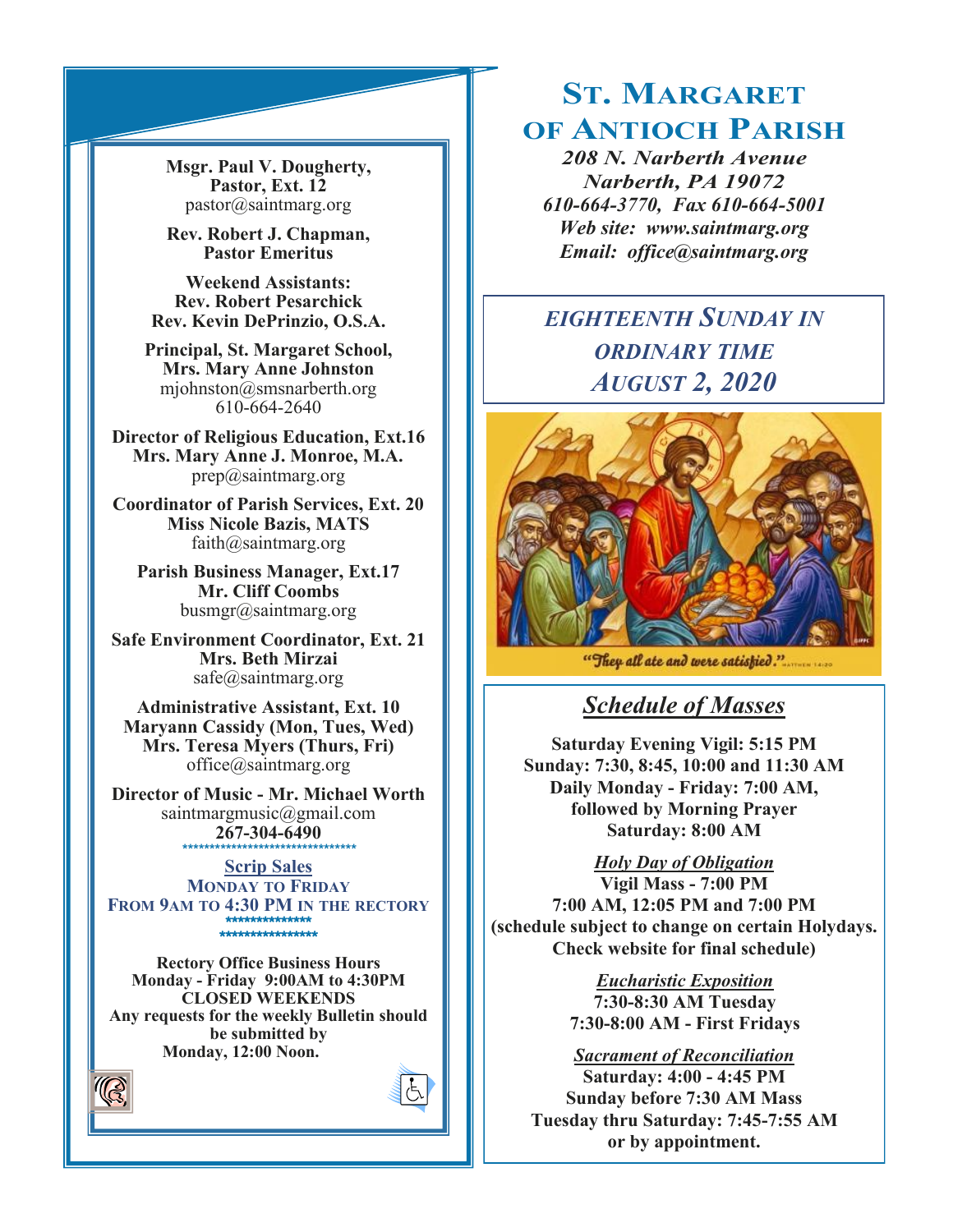#### *EIGHTEENTH SUNDAY IN ORDINARY TIME*

#### *Reflection by Rev. Leonard N. Peterson*

 Back in June, the CBS Sunday Morning show presented a feature about a hobby spawned by the Covid 19 lock down, one with devotees famous and non. It's making and baking bread in your home kitchen. Housebound as we were in those early bouts with the virus, people had the time, if not the talent, but learned by doing of the fun involved in creating wonderful varieties of bread. This not to omit mention of those enticing aromas emanating from their ovens just shy of that first taste. This offset the imbalance generated by a paranoia over carbohydrates. After all, who can imagine a delectable sandwich without the bread?

 With this weekend's Readings in mind, especially Isaiah's talk of a banquet and Our Lord's miracle of feeding the crowd, it was natural for me to think about a link with this current fad. We human folk love our bread, as the supermarket aisle testifies to so many commercially made varieties of it. When it isn't handy, some respond by making their own.

 Apply those thoughts to the special Bread, that of the Eucharist. While most of our parishes and other institutions delegate the chore of making and baking the unleavened bread to others, still we know the Holy Eucharist as bread par excellence after the Consecration at Mass.

 Among the many lessons to be gleaned from the pandemic shutdown is the fact that our Christian life is weakened and left hungry without this Gift of His Divine Son. We sinful but repentant believers have our hands full just being faithful these days. That Jesus chose this humble method of identifying Himself with a host of bread and a cup of wine is remarkable, imaginative, and loving. In fact, it's divine. No wonder that the Eucharist is called "the true treasure of our Church." Hardly a hobby and never a fad.

 By the way, if you're going to be baking any bread, making the best of things with your limited "domestic tranquility," invite some friends over for a slice. Maybe even a whole loaf. That would be a reminder of the kinship the Eucharist promotes.

 *"It is the greatest of all mistakes to do nothing because you can only do a little. Do what you can."* (Sydney Smith, English wit and Anglican clergyman.) – God love you and give you His peace!



*St. Margaret Church is open from 7:30 AM to 4 PM, Monday through Friday, 7:30 AM to 6:30 PM on Saturday, and 7:15 AM to 2 PM on Sunday*.

# **Mass Intentions**

**MONDAY, August 3 7:00 AM Eileen Krause**

- **TUESDAY, August 4 7:00 AM Helen O'Rourke**
- **WEDNESDAY, August 5 7:00 AM Nafeh Aziz Almemar**
- **THURSDAY, August 6 7:00 AM Charles Rae**
- **FRIDAY, August 7 7:00 AM Ignatius Lo**

**SATURDAY, August 8 8:00 AM Kathleen Rodden**

#### **THE WEEK OF AUGUST 2, 2020**



**THE SANCTUARY CANDLE WILL BURN IN MEMORY OF KATHERINE HOFFMAN. THE ALTAR CANDLES WILL BURN IN MEMORY OF ANTHONY FALCONE.**

**FLOWERS ON THE ALTAR LAST SUNDAY WERE IN MEMORY OF JOHN LE.**



**Msgr. Dougherty offers a Mass each Sunday for all the parishioners and for those enrolled in the church memorial fund.**

| <b>THE STEWARDSHIP REPORT</b>        |   |       |
|--------------------------------------|---|-------|
| Weekend of July 26, 2020:            | S | 9,590 |
| Collection in Church: \$4,350        |   |       |
| <b>Electronic Funds Transfer: \$</b> |   | 665   |
| Mail In: \$ 2,165                    |   |       |
| <b>Parish On Line: \$</b>            |   | 2,410 |
| <b>Envelopes:</b>                    |   | 141   |

**The Weekend of July 28, 2019: \$8,432**

**I sincerely thank you for continuing to live faithful stewardship. God bless you and your families.**

**Msgr. Dougherty**

#### **Resealing of School Parking Lot**

Please be aware that the school parking lot will be sealed and restriped beginning on Sunday, August 9 at 2PM. The parking lot should again be available for use on Wednesday, August 12.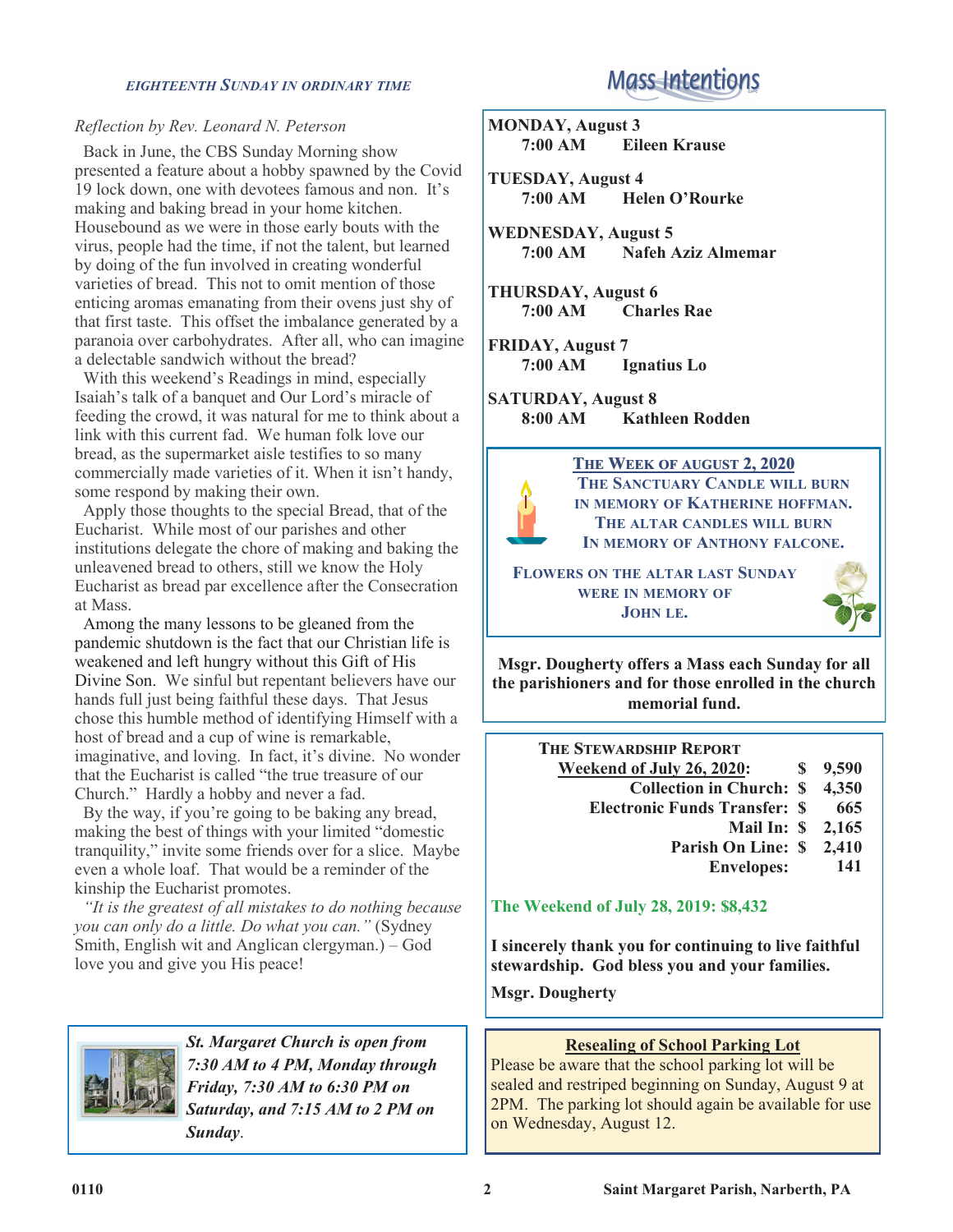# **From the Pastor**

**Little Sisters of the Poor** – The Little Sisters of the Poor were scheduled to come here for their annual solicitation at the doors of the Church for funds to support their ministry to the elderly at Holy Family Home in Philadelphia. The Sisters were unable to come here and to many other Churches during the year because of the coronavirus. In addition, several of their annual fundraisers were cancelled or curtailed. If you would like to support the work of the Sisters, you can send a donation to the Home. The address is: Holy Family Home, 5300 Chester Avenue, Philadelphia, PA 19143-4929, or you can donate online by going to the website [\(www.littlesistersofthepoorphiladelphia.org\).](http://www.littlesistersofthepoorphiladelphia.org)

**The Transfiguration of the Lord** – This Thursday, August 6, we celebrate the Feast of the Transfiguration of the Lord. The Lord ascended Mount Tabor with Peter, James and John, and was transfigured in their sight. His clothes became dazzlingly white and he radiated the brilliance of God. The voice of God the Father proclaimed from heaven, "This is my chosen Son; listen to him."

 This dramatic event in the life of Christ reveals to us our destiny in God's plan; we are called to share in the glory of Christ. This will happen in all its fullness in the world to come, but even now we share in the life of Christ and are called to radiate his light to our world. Following the way of Christ allows us to radiate his life and light. We share in his glory by listening to him, walking in his ways, and uniting ourselves to him. Open your hearts to Christ so that you can experience ever more deeply the warmth of his love and shine with the radiant glory of his light. **Monthly Food Collection** – Our monthly food collection to help replenish the pantries of the Archdiocesan food banks has resumed. Your donations of non-perishable food items help to overcome the hunger so many families in our area experience because of a lack of sufficient food. Bags will be available at the doors of Church this weekend. You can purchase items to place in them and bring them to the school cafeteria before the Masses during the weekend of August 8-9.



#### **Weekly Discernment Groups** *High School and Post-High School Men*

Men, high school and post-high school, who are exploring a possible call to the priesthood are invited and encouraged to attend **Weekly Discernment Groups** with Fr. DeLacy and some of the seminarians from St. Charles Borromeo Seminary. Men participate in weekly online discussions related to topics of discernment using the book To Save A Thousand Souls. The men gather from 6:30 to 8:00 PM on Sunday nights (Post-High School Men) and Thursday nights (High School Men). To participate in these discernment groups, please contact Fr. DeLacy at fr.sdelacy@archphila.org.

**Spiritual Thought** – Patient endurance is the perfection of charity. (St. Ambrose)

**A Little Humor** – All the baby books tell you that infants need to eat every two to three hours, but what they fail to mention is that this behavior continues until the child moves out of your house.

### **Weekend Mass Schedule August 8-9**

*(Priest scheduled is subject to change)* **Saturday, August 8** Confessions 4:00 - 4:45 PM - Msgr. Dougherty 5:15 PM - Msgr. Dougherty **Sunday, August 9** 7:30 AM - Msgr. Dougherty 8:45 AM - Msgr. Dougherty 10:00 AM - Fr. DePrinzio 11:30 AM - Msgr. Dougherty

**Church Teaching: Sanctuary Furnishings** – The principal ritual furnishings within the sanctuary are the altar on which the Eucharistic sacrifice is offered, the ambo from which God's word is proclaimed, and the chair of the priest celebrant. These furnishings should be constructed of substantial materials that express dignity and stability. Their placement and their design again make it clear that although they are distinct entities, they are related in the one Eucharistic celebration. (from the document, published in year 2000, "Built of Living Stones: Art, Architecture and Worship" of the United States Conference of Catholic Bishops)

#### **HELPING OTHER PEOPLE IN EMERGENCY Suspended until further notice.**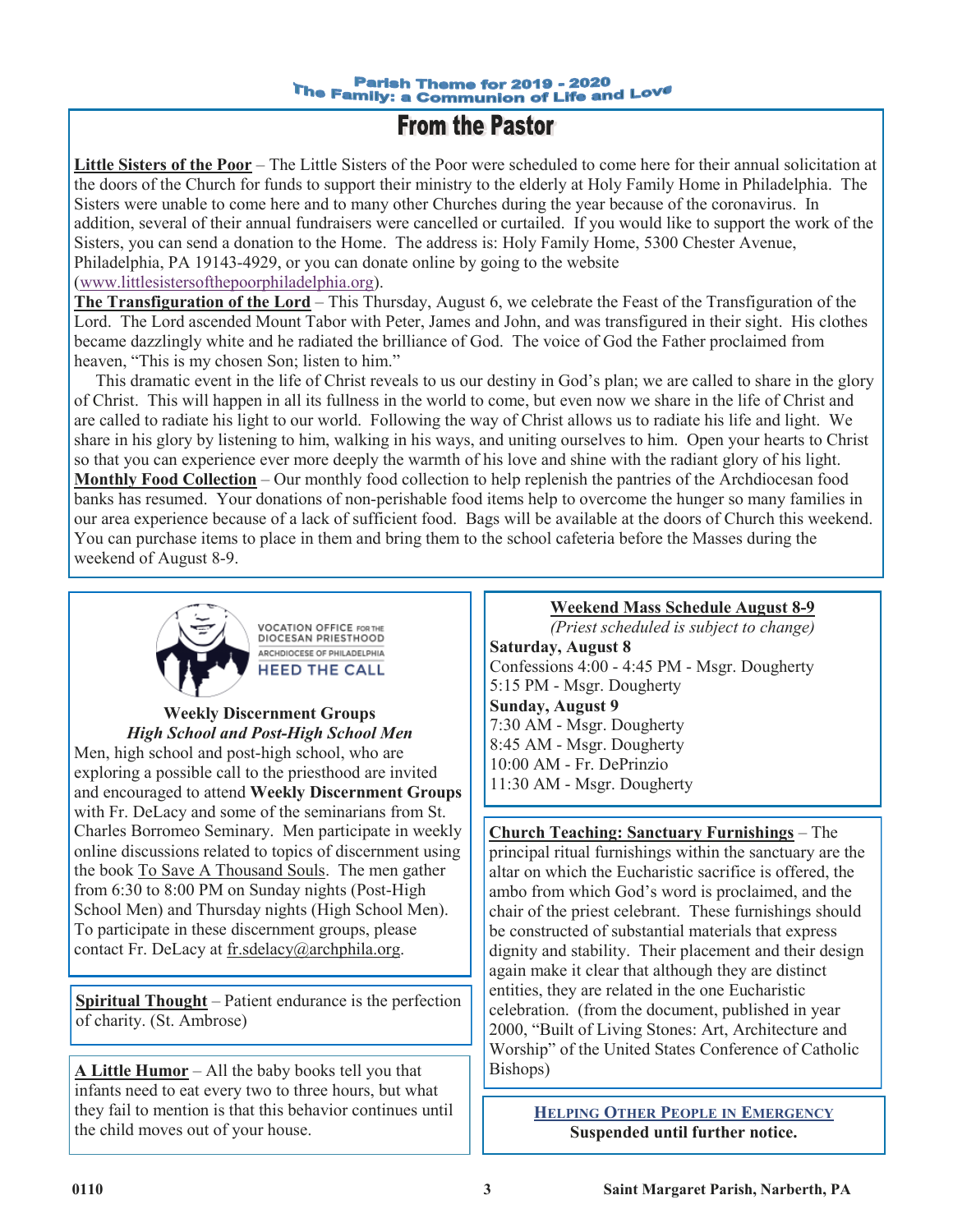# **St Margaret School**

*Enrollment Opportunity for St. Margaret School*  **Our 1st Grade, Kindergarten and Pre-kindergarten 4 year old programs** have openings for this fall. Our students and faculty finished the year remotely on a positive note from day one! We would love to share our great school with you and your family! If you are interested in learning more about our

programs, please email:  $info(a)$ smsnarberth.org to receive more information!

**Our early childhood education continues to exceed expectations in all regards: spiritually, developmentally and academically! We are here to serve! [info@smsnarberth.org](mailto:info@smsnarberth.org)**



**St. Margaret Parish Blood Drive Saturday, August 22, 2020, 9AM - 2PM St. Margaret School Cafeteria** Sign up at redcrossblood.org/give.html

using sponsor code **SMRCCNarberth.**

Due to social distancing, there will be no walk-ins, so please sign up for an appointment today. Save time and pre-register the morning of at www.redcrossblood.org/ rapidpass. If you have any questions, or need assistance in scheduling an appointment, email Christina Braun at christinabraun2002@yahoo.com or call her at 610-952- 5766.

*Donors are needed!*



### **Mount Saint Joseph Academy Class of 2025**

The Mount application is now open! Visit msjacad.org to apply. **Practice Test - Saturday, August 15**. All interested girls entering 8th grade are invited to the Practice Test for the fall entrance exam. Register today at msjacad.org/practicetest.

 Open House – Sunday, October 4. All interested families of 5th- 8th grade girls are welcome. Save the date and register today at msjacad.org/openhouse. For more information or with any questions, email the Admissions Team at admiss@msjacad.org.

*Nightly Rosary to End Coronavirus has been*  **EXTENDED!** *-* Until further notice, the rosary  $\mathbf{u}$ Flan will continue Monday through Thursday at 8:00 PM. Thursday's rosary will be a World Mission Rosary. The Office for the New Evangelization is hosting this online **Rosary Campaign** for an end to the Coronavirus at **phillyevang.org/ rosary/**.

#### **SAVE THE DATE 3rd ANNUAL GOLF OUTING** *for St Margaret Parish & School* **MONDAY OCTOBER 5, 2020 BALA GOLF CLUB!**



**If you want to help with planning and organizing, contact** 

**[info@smsnarberth.org](mailto:info@smsnarberth.org) and put "Golf" in the subject line! Tell your friends - we will all need a socially distant event like this in our fall!**



### **CYO GIRLS FIELD HOCKEY ST MARGARET PARISH (gr 5 -8)**

# *No experience necessary!*

If your daughter is interested in joining the JV/Varsity Field Hockey Team this year, please contact Miss Ellen Thorburn at [ethorburn@smsnarberth.org](mailto:ethorburn@smsnarberth.org) or Mrs. Tracy Gabor at [trgabor@smsnarberth.org.](mailto:trgabor@smsnarberth.org) Please let us know as soon as possible so we can order the uniforms. *Thank you*!



#### *FOOD COLLECTION WEEKEND HAS RESUMED!*

Next Weekend is our monthly food collection weekend (August  $8 \& 9$ ). This program collects non-perishable foods each month for the Archdiocesan Community Food Distribution Centers Program. They provide food for 40 Food Cupboards throughout the Philadelphia area. All items should be brought to the school Cafeteria next weekend. Thank

you for your generous support of this program.



**Online Giving** - Saint Margaret Parish has arranged a convenient Parish<sup>7</sup> Giving and secure method of online giving. You can set up all your

second collections in advance. Create or login to your Parish Giving account by going to the Parish website and clicking on the logo at the lower right or [https://](https://tinyurl.com/StMargGiving) [tinyurl.com/StMargGiving.](https://tinyurl.com/StMargGiving)

*This is an easy way to continue to support your parish both during the COVID-19 pandemic and going forward. Thank you!*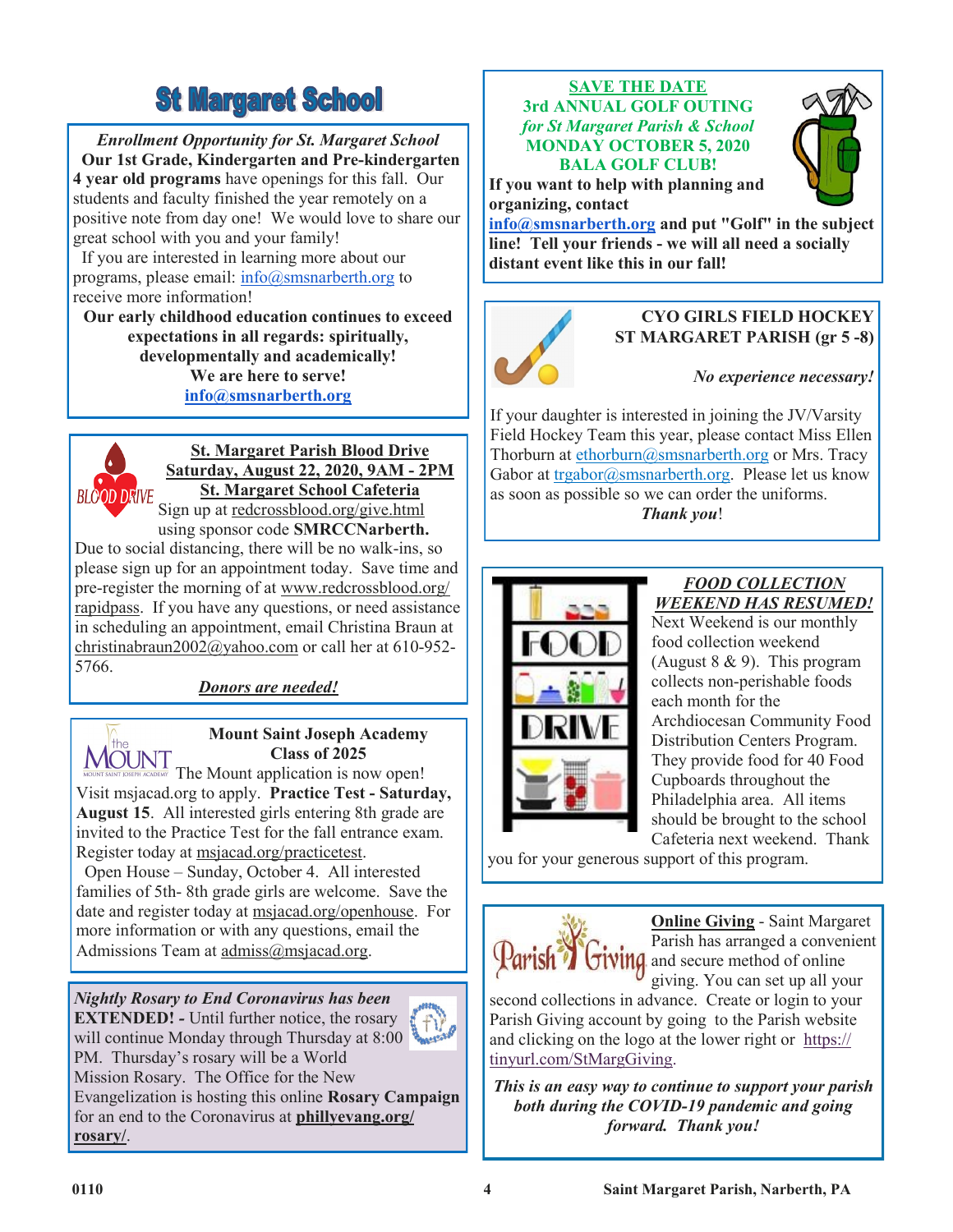#### *RETROUVAILLE REDISCOVER THE LOVE IN YOUR MARRIAGE*

**Retrouvaille** 

Tens of thousands of couples have healed their marriages through Retrouvaille (pronounced Retro-vy). If you know anyone who could benefit from this program, please pass this on. Couples learn to build communication skills and to increase intimacy. It provides help for marriage problems, difficulties or crises. The next program will be held the weekend of **August 14-16** at the Family Life Center in Malvern, PA. For more information, or to register, visit **[www.HelpOurMarriage.org](http://www.helpourmarriage.org/)** or call 215-766-3944 or 800-470-2230. All inquiries are strictly confidential.



#### **Office for Persons with Disabilities & the Deaf Apostolate**

 During this time of social distancing and quarantine there are resources posted at www.OPDarchphilly.org to support individuals with disabilities and their families. Current and upcoming resources include daily phone or online *Nourish for Caregivers* "House Calls."

 At www.DeafCatholicPhilly.org there is a listing of the Archdiocesan live-streamed Sunday Masses in American Sign Language and a schedule of daily Masses and devotions in ASL. A daily reflection is also posted to the Deaf Catholic Philly You Tube page. For more information, please call 215-587-3530 or email OPD@archphila.org.

**Springs in the Desert** is a new ministry that responds to struggles with infertility through accompaniment and discernment of new paths of fruitfulness. This ministry seeks to help couples process the pain of infertility and to discover the fruitfulness God has planned for their marriages. For more information, please visit https://springsinthedesert.org/

**If you missed the** *Springs of Hope Virtual Retreat* **in May, visit the website above to register for free and obtain a pass code for the videos and handouts!**

*Wedding Anniversary Mass Archbishop Nelson Pérez Principal Celebrant* Are you celebrating a special anniversary this year? The



annual Archdiocesan Wedding Anniversary Mass will take place on **Saturday, October 17, 2020,** at the Cathedral Basilica of SS. Peter and Paul at the 5:15 PM Vigil Mass. This Mass is to pray for, and with, married couples in the Archdiocese of Philadelphia who are married 1-5 years, and couples who have been married 25 years or more, or 50 years or more. Friends and family are welcome and encouraged to attend.

## *Registration Required*

To register, visit www.phillycatholiclife.org, call 215-587-0500, or email famlife@archphila.org.



 The Archdiocese of Philadelphia has launched *The Arise Podcast*, a podcast series to help local Catholics transition back to in-person parish life after several weeks of COVID-19 restrictions. The series explores Catholic life in the Archdiocese and offers reflections on the Word of God as it speaks to us in our own day.

 The podcast series features Father Richard Owens, O.F.M. Cap., Director of the Archdiocesan Office for Black Catholics; Father Eric Banecker, Parochial Administrator at Saint Francis de Sales Parish; and Gina Christian, Senior Content Producer for CatholicPhilly.com.

 *The Arise Podcast*, which is slated to run six to eight episodes, features a two-part interview with Archbishop Nelson J. Pérez who shares his insights on faith and the COVID-19 pandemic.

 Additionally, the series is part of "Arise: Restoring Catholic Life After the Pandemic," an Archdiocesan initiative designed to invigorate parish life after weeks of COVID-19 restrictions.

 To learn more and to listen to the podcast, please visit http://archphila.org/arise/. You can also listen to the podcast via Stitcher, Google Play, and iTunes.

**Employment Opportunity** - St. Thomas Monastery, Long-Term Care Facility of the Augustinian Friars, located on the campus of Villanova University, is looking for a per diem Front Desk Receptionist. Responsibilities include greeting visitors, answering phones and assisting the Friars with minor requests. Looking for someone to work on



Tuesdays and Thursdays, 2PM – 7PM and Saturdays, 9AM – 2 PM, and share filling in for other co-workers at times. Background History Check performed upon application. Position pays minimum wage and requires the purchase of an annual parking pass of \$30.00, if needed. Email Lynn Walsh, Office Manager at [lynn.walsh@villanova.edu.](mailto:lynn.walsh@villanova.edu)